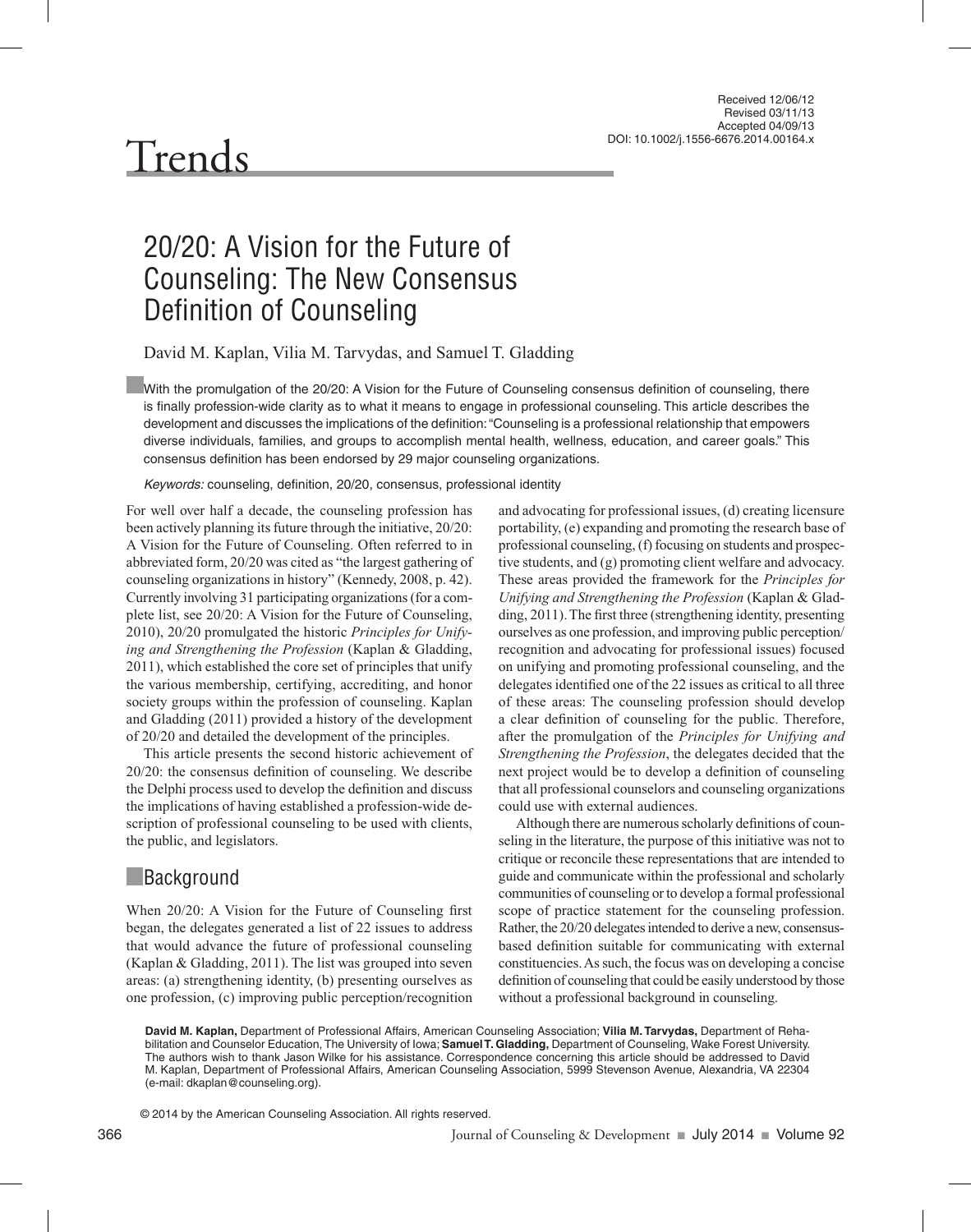## **Process**

During the development of the consensus definition of counseling, 20/20: A Vision for the Future of Counseling had 30 participating organizations (a 31storganization, the National Rehabilitation Counseling Association, was added shortly after the completion of the definition). In keeping with the rules established for 20/20 (see Kaplan & Gladding, 2011), the Oversight Committee was charged with designing a process that would result in a definition of counseling endorsed by at least 90% of voting delegates and 90% of participating organizations. This task presented quite a challenge for the Oversight Committee and posed the conundrum: How do you get delegates representing over two dozen counseling constituencies from different specialties, member bases, and turfs to agree on one definition of counseling? The answer lay in the Delphi method. (By the rules established for 20/20, only participating organizations that have endorsed the *Principles for Unifying and Strengthening the Profession* and thus acknowledged that they are part of the counseling profession—have voice and may actively participate in discussions and votes on subsequent initiatives. The American School Counselor Association [ASCA] has not endorsed the statement of principles [see Kaplan & Gladding, 2011]; so while continuing to be a participating organization, ASCA did not have voice in developing the consensus definition of counseling.)

After observation of the extensive discussions conducted to define the principles that would be used to guide the professional development of counseling, it became clear that the nature of the process selected by the Oversight Committee to determine the definition of counseling would play a major role in the success of the project. The process selected would have to be capable of marrying opinions of diverse parties in such a manner that the process would be seen as transparent and able to capture the consensus of the group. It must also be conducted in an unbiased manner that minimized issues of dominance, group-think, or intense confrontation.

The Delphi method was identified as a method that effectively facilitates group consensus, because it allows for statistical analysis of responses to demonstrate transparency of group opinion, while permitting controlled feedback to the group in addition to providing for cycles of ongoing expert reconsideration and correction of the group opinion (Linstone & Turoff, 1975). The Delphi method was applied in a variety of contexts in the social sciences, education, and policy, particularly in instances where complex problems were addressed and expert opinion was divided (Stone Fish & Busby, 1996). Many approaches to the Delphi method were used in which the number of rounds, question format and rules, and structure of the panel of experts vary (Boberg & Morris-Khoo, 1992). Most commonly, however, the development and administration of a series of three to

five rounds of questionnaires based on expert responses to the important question or problem are used where the development and administration of the questionnaires are intertwined (Ludwing, 1997).

The Delphi method was developed in the 1940s by the RAND Corporation as a systematic means for gathering expert opinions about complex issues or problems for which there are no verifiable, evidenced-based solutions, and it was initially used to provide technical forecasts on such matters as the impact of potential nuclear war on the United States (Dalkey, Rourke, Lewis, & Snyder, 1972; Sackman, 1975; Vazquez-Ramos, Leahy, & Estrada-Hernandez, 2007). In essence, it provides for "informed group judgments . . . that are more reliable than individual judgment" (Adler & Ziglio, 1996, p. 15). Thus, the characteristics of the Delphi method for permitting converging consensus was a good fit with the need of 20/20: A Vision for the Future of Counseling.

The promulgation of the 20/20 consensus definition of counseling used a two-round Delphi study to identify conceptual elements through gathering and organizing the opinions of the delegates to the 20/20 initiative. These delegates were defined as experts on the topic of professionalization in the profession of counseling by virtue of their appointment to the 20/20 initiative by the 31 participating organizations of 20/20.

#### Delphi Rounds

*First round*. To begin the Delphi process, the delegates organized into the same seven workgroups used for promulgating the *Principles for Unifying and Strengthening the Profession* (see Kaplan & Gladding, 2011). Each workgroup was asked to use their expertise to develop a concise definition of counseling specifically geared for the public and legislators. Two of the workgroups chose to submit an additional definition, so the Delphi process began with nine first-round entries (see Table 1).

The delegates were then asked to use a 5-point Likert scale (ranging from 1 = *strongly disagree* to 5 = *strongly agree*) to rate each of the nine first-round definitions on six dimensions: the definition is brief; the definition is clear; the definition generalizes to all counseling specialties; the definition is geared toward the public; the definition is geared toward legislative advocacy; and the definition captures the imagination. All 29 of the delegates with voice submitted first-round ratings, and Table 1 lists the resultant ranking, aggregated scores, means, and standard deviations for each first-round entry.

In addition to rating the nine first-round entries, delegates were asked to list the most common terms that they viewed as occurring across all first-round definitions. Eighteen terms were identified, with *wellness*, *empower*, and *professional* cited most frequently (see Table 2).

*Second round.* For Round 2 of the Delphi, each of the seven workgroups was asked to create a completely new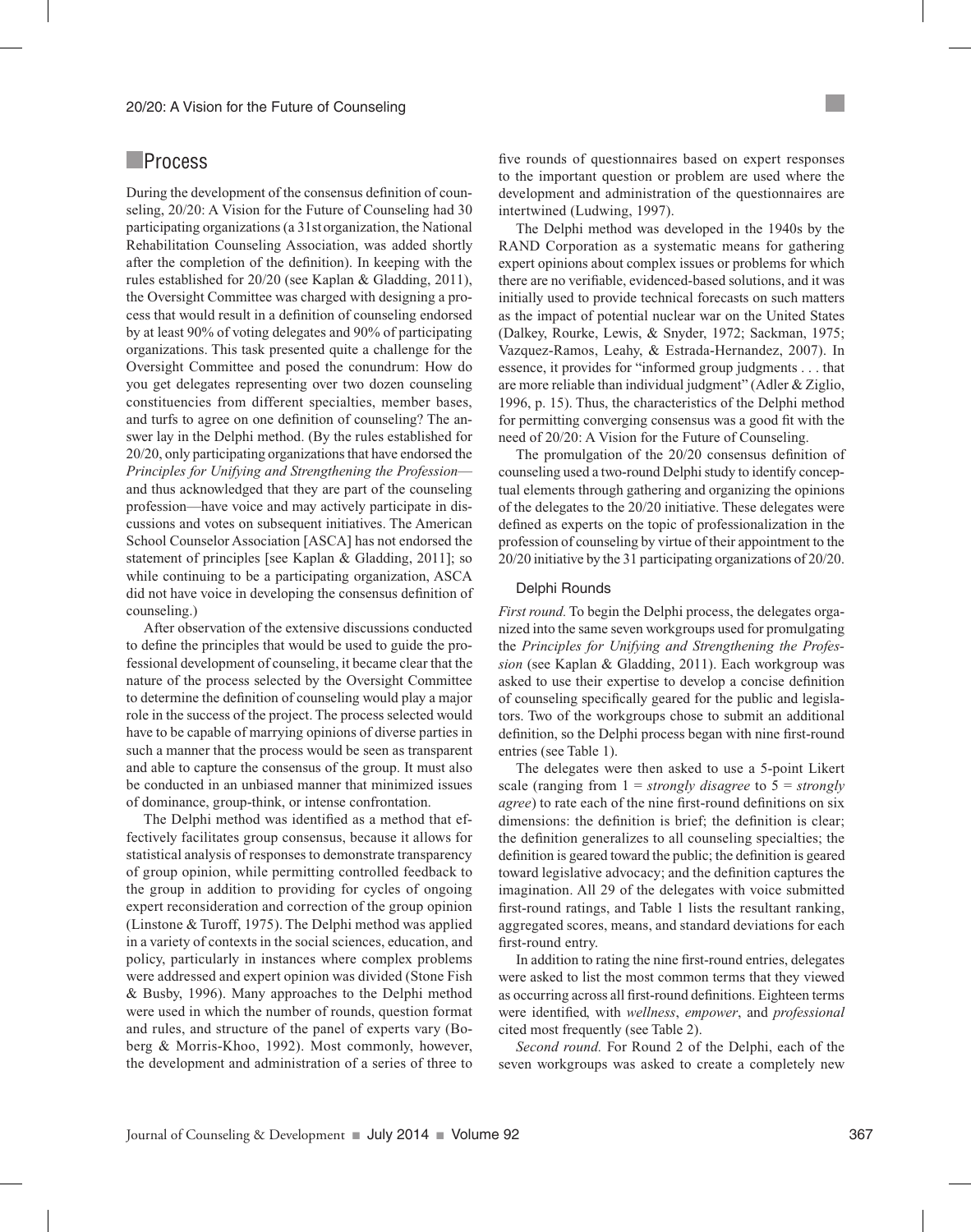## **Table 1**

### **First-Round Delphi Results**

| Entry                                                                                                    | Rank | AS <sup>a</sup> | M <sub>b</sub> | <b>SD</b> |
|----------------------------------------------------------------------------------------------------------|------|-----------------|----------------|-----------|
| Counseling: a profession assisting people toward lifelong mental health, educational, and career         |      |                 |                |           |
| goals.                                                                                                   |      | 563             | 19.4           | 5.7       |
| Counseling: helping people deal with life's challenges throughout the lifespan!                          | 2    | 562             | 19.4           | 5.4       |
| Professional counselors create purposeful relationships designed to assist and empower individuals,      |      |                 |                |           |
| families, and groups to address life challenges.                                                         | 3    | 557             | 19.2           | 4.9       |
| Using evidence-based practices, counseling helps people via prevention, education, and treatment, pro-   |      |                 |                |           |
| moting wellness throughout the lifespan.                                                                 | 4    | 514             | 17.7           | 4.7       |
| Counseling is a process that utilizes a professional relationship to empower others, while promoting     |      |                 |                |           |
| wellness.                                                                                                | 5    | 494             | 17.0           | 3.7       |
| A professional counselor is a graduate degreed professional trained to work with individuals, groups,    |      |                 |                |           |
| and families in various settings. Professional counselors assist clients of all ages with normal devel-  |      |                 |                |           |
| opmental, career, and relational concerns as well as those who suffer from serious mental health         |      |                 |                |           |
| problems using evidence-based and best practices to provide ethical, multiculturally sensitive care.     | 6    | 487             | 16.8           | 4.9       |
| Counseling is a professional relationship through which credentialed and regulated counselors assist     |      |                 |                |           |
| and empower individuals, families, and groups, and communities to prevent and/or address life            |      |                 |                |           |
| challenges; foster human development; and advocate for wellness, human dignity, and social justice       |      |                 |                |           |
| in a healthy society.                                                                                    | 7    | 481             | 16.6           | 5.7       |
| Professional counseling is a humanistic and ethical practice that occurs in the context of relationships |      |                 |                |           |
| that promote human development.                                                                          | 8    | 442             | 15.2           | 4.1       |
| Counseling is the application of mental health, psychological, human development, or family systems      |      |                 |                |           |
| principles and interventions to help clients adjust their thoughts, feelings, or actions in order to ad- |      |                 |                |           |
| dress issues of personal growth, wellness, career development, or pathology.                             | 9    | 403             | 13.9           | 5.4       |

*Note.*  $N = 29$ . Higher aggregate scores and means reflect more positive ratings. AS = aggregate score. aPossible range is 174-180. **Possible range is 6-30.** 

definition of counseling using the most highly ranked definitions from Round 1 (the three listed in Table 1 with means equal to or greater than 19) and the most frequently cited common terms across the Round 1 definitions (the five listed in Table 2 with a frequency count of 16 or greater). Each delegate then rated the second-round definitions. The 5-point Likert scale used in the first round was used to assess seven dimensions: the six dimensions rated in Round 1 plus an extra dimension—whether the definition adequately incorporated the most frequently occurring words identified in Round 1 (*wellness, empower, professional, lifespan*, and *relationship*). Twenty-seven of the delegates with voice (93%) submitted second-round ratings, and Table 3 lists the resultant ranking, aggregated scores, means, and standard deviations. It is interesting to note that the three top ranked definitions in the second round were all composed of 21 words or less.

#### Finalizing the Definition

After the second-round Delphi ratings, one definition stood out as the most highly ranked: "Counseling involves professional relationships designed to assist individuals, families, and groups toward mental health, wellness, educational, and career goals." Table 3 shows that this definition was a full 30 aggregate points above the next most highly rated entry and had an elevated mean that placed it well above the other six definitions.

A delegate meeting was then held on March 19, 2010, at the American Counseling Association (ACA) conference in Pittsburgh, Pennsylvania, to finalize the consensus definition of counseling. Twenty-four of the 29 delegates with voice (83%) were in attendance. Delegates were informed by the facilitator, Sam Gladding, that the Delphi process had led to a definition that stood out above the others (the definition in the previous paragraph). As a result, they could either accept the definition or make discrete modifications; they could not make wholesale changes or start over again.

After 2 hours of discussion, the delegates decided to add *empowers* and *diverse* to the definition in order to speak to the importance of diversity and social justice in the counseling profession. The delegates then adjusted the wording to finalize the definition: *Counseling is a professional relationship that empowers diverse individuals, families, and groups to accomplish mental health, wellness, education, and career goals.* A formal vote was held and all delegates present voted unanimously to approve this consensus definition of counseling. The delegates also unanimously approved sending the definition to all participating organizations with a request for endorsement, "with the understanding that this definition provides a basic statement and that all of the participating organizations are welcome to add statements clarifying the role of their particular specialty or area" (Kaplan, 2010, p. 2). The Appendix lists all 24 voting delegates present at the March 19, 2010, meeting.

#### Organizational Endorsements

Following the Pittsburgh meeting, the consensus definition of counseling was sent to the participating organizations with a request for endorsement. Endorsement was received from 29 (94%) of the 31 entities: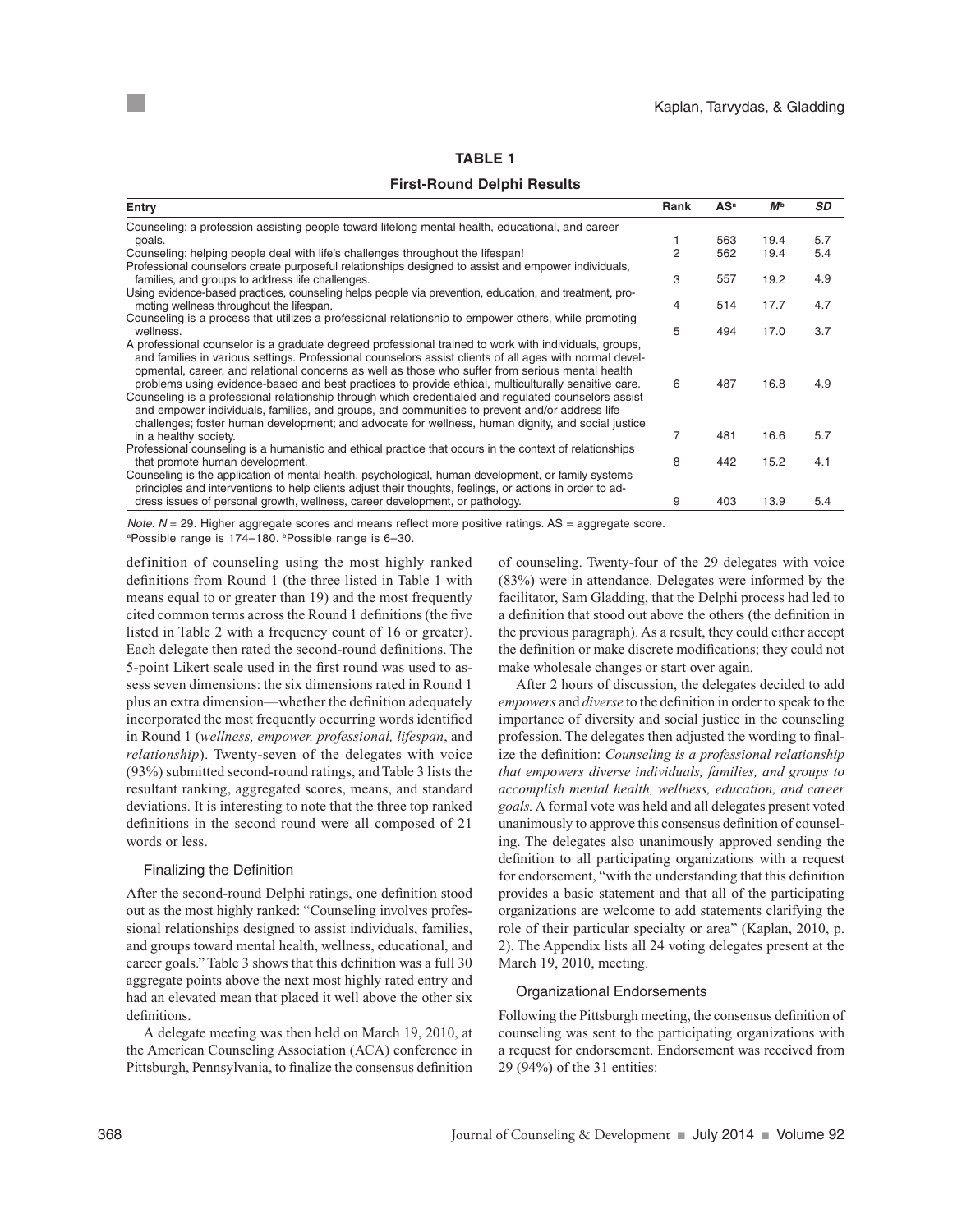**Table 2 First-Round Term Frequency Counts**

| Term          | Frequency <sup>a</sup> |
|---------------|------------------------|
| Wellness      | 20                     |
| Empower       | 20                     |
| Professional  | 19                     |
| Lifespan      | 16                     |
| Relationship  | 16                     |
| Develop       | 14                     |
| Challenge     | 10                     |
| Human         | 10                     |
| Family        | 9                      |
| Group         | 9                      |
| Individual    | 8                      |
| Mental health | $\overline{7}$         |
| Prevent       | 6                      |
| Help          | 6                      |
| Evidence      | $\frac{5}{5}$          |
| Educate       |                        |
| Career        | 4                      |
| Culture       | 3                      |

a The number of delegates listing the term as commonly occurring within the first-round definitions.

- American Association of State Counseling Boards
- American College Counseling Association
- American Counseling Association (ACA)
- ACA Midwest Region
- ACA North Atlantic Region
- ACA Southern Region
- ACA Western Region
- American Mental Health Counselors Association
- American Rehabilitation Counseling Association
- Association for Adult Development and Aging
- Association for Assessment in Counseling and Education
- Association for Counselor Education and Supervision
- Association for Counselors and Educators in Government
- Association for Creativity in Counseling
- Association for Lesbian, Gay, Bisexual and Transgender Issues in Counseling
- Association for Multicultural Counseling and Development
- Association for Specialists in Group Work
- Association for Spiritual, Ethical, and Religious Values in Counseling
- Chi Sigma Iota
- Commission on Rehabilitation Counselor Certification
- Council for Accreditation of Counseling and Related Educational Programs
- Council on Rehabilitation Education
- Counseling Association for Humanistic Education and Development, now the Association for Humanistic Counseling
- International Association of Addictions and Offender Counselors
- International Association of Marriage and Family Counselors
- National Board for Certified Counselors
- National Career Development Association
- National Employment Counseling Association
- National Rehabilitation Counseling Association

Two of the 31 entities involved in 20/20 (constituting 6% of participating organizations)—ASCA and Counselors for Social Justice (CSJ)—declined to endorse the consensus definition of counseling. In a December 10, 2010, letter, ASCA President Brian Law stated three reasons for the association's lack of endorsement. First, ASCA felt that a major shortcoming of the definition was that it did not explain how the practice of counseling is unique and distinct from other mental health professions. Second, ASCA took the position that "there is no research to substantiate or support this definition." Finally, Law stated that ASCA had its own definition of school counseling that the organization preferred and would continue to use.

CSJ declined to endorse the consensus definition of counseling because it felt that despite the inclusion of *empowers* and *diverse* in the definition, there was an inadequate focus on social justice. In an e-mail, CSJ President-Elect Michael D'Andrea expressed "strong disappointment and frustration that the 20/20 [definition] did not explicitly include statements about multicultural competence, social justice, and advocacy" (personal communication, July 7, 2010).

## **Dissemination**

After approval of the consensus definition of counseling by the participating organizations, all 20/20 entities were asked to post the definition on their websites and to promote it on an ongoing basis. In addition, the definition was sent to all 53 counselor licensure boards with a request to adopt and endorse the definition of counseling for their particular state or jurisdiction. The definition also was sent out to more than 250 counselor education programs listed in *Counselor Preparation: Programs, Faculty, Trends* (Schweiger, Henderson, Mc-Caskill, Clawson, & Collins, 2012) for use in classes; graduate counseling programs were asked to infuse the new consensus definition of counseling throughout their curriculum.

Finally, the 20/20 consensus definition of counseling was sent to more than three dozen book and test publishers with the announcement that it is now the consensus definition of the counseling profession and should be used as such in all books, journals, and test manuals. The focus of all of the above-mentioned dissemination efforts was to standardize the profession of counseling by presenting a consensus definition of counseling as was the original intent of the 20/20 initiative.

## **Implications**

As can be seen from the Process section of this article, formulating a consensus definition of counseling from the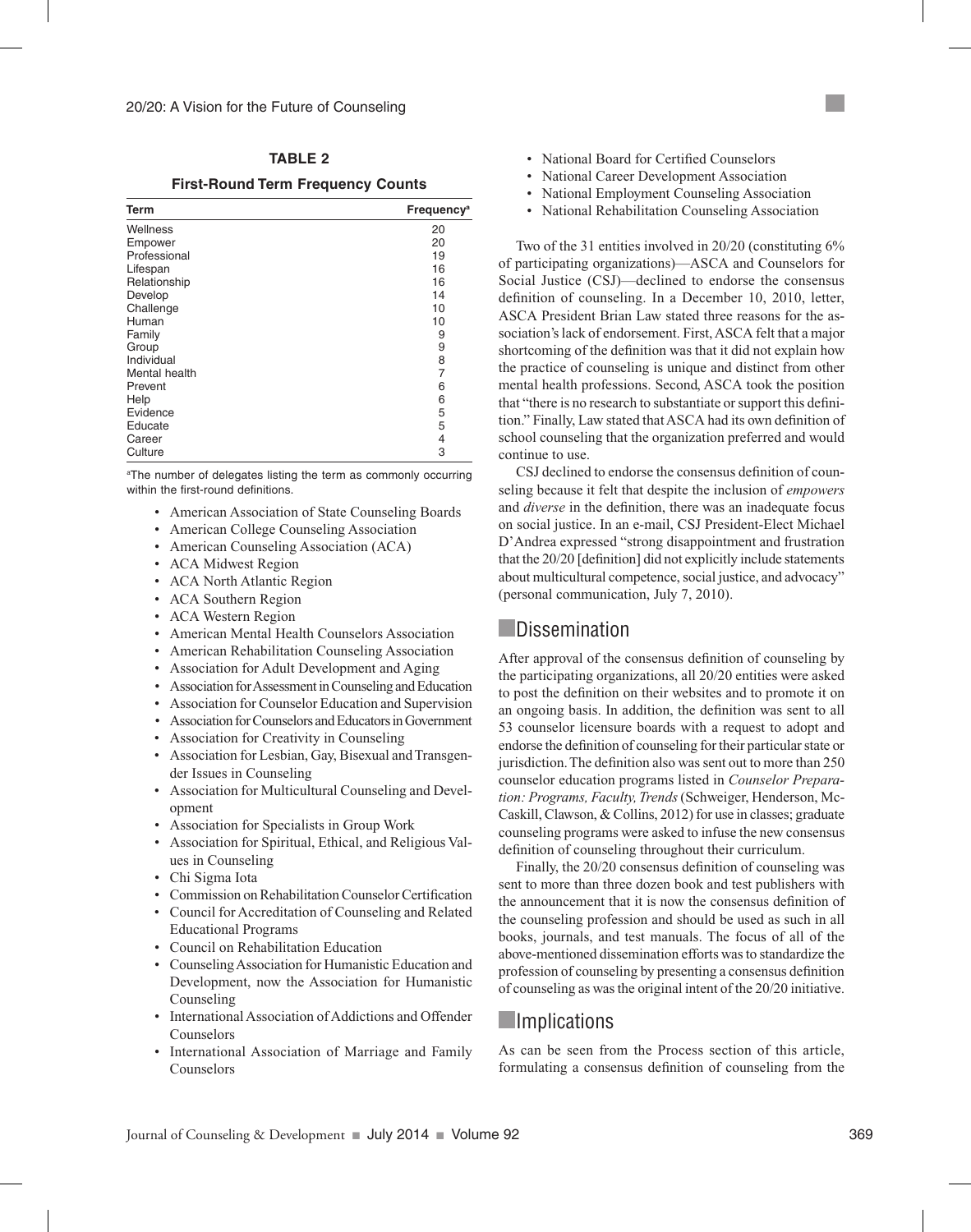### **Table 3**

#### **Second-Round Delphi Results**

| Entry                                                                                                                                                                                                                                                                                  | Rank | AS <sup>a</sup> | $M^{\rm b}$ | <b>SD</b> |
|----------------------------------------------------------------------------------------------------------------------------------------------------------------------------------------------------------------------------------------------------------------------------------------|------|-----------------|-------------|-----------|
| Counseling involves professional relationships designed to assist individuals, families and groups<br>toward mental health, wellness, educational and career goals.                                                                                                                    |      | 651             | 24.1        | 6.8       |
| Counseling: a profession that empowers people to make healthy choices when dealing with life's<br>challenges.                                                                                                                                                                          | 2    | 618             | 22.9        | 6.4       |
| An educational and/or therapeutic process empowering and assisting people toward well-being and<br>lifelong mental health, academic, and career goals.                                                                                                                                 | 3    | 611             | 22.6        | 5.5       |
| Counseling is a professional relationship, established by professional counselors, with individuals,<br>families, and groups, to assist and empower others to address challenges in education, career<br>development, mental health, and wellness across the lifespan.                 | 4    | 609             | 22.6        | 6.5       |
| Professional counseling is the process through which purposeful relationships are created which as-<br>sist and empower people to address life challenges, attain mental health, achieve educational and<br>career goals, and establish and maintain wellness throughout the lifespan. | 5    | 598             | 22.1        | 4.7       |
| Counseling: a professional relationship with individuals, groups, or families, from diverse cultures that<br>advocates for mental health and wellness by fostering their development through education, clinical                                                                       |      |                 |             |           |
| counseling, and career guidance across the lifespan.<br>Professional counseling is a process that advocates for and empowers others to deal successfully                                                                                                                               | 6    | 578             | 21.4        | 6.3       |
| with life's decisions in a society that fosters human dignity and wellness for all.                                                                                                                                                                                                    |      | 541             | 20.0        | 5.9       |

*Note.*  $N = 27$ . Higher aggregate scores and means reflect more positive ratings. AS = aggregate score. aPossible range is 189-945. **Possible range is 7-35.** 

major organizations in the counseling profession was both an empirically based and an arduous endeavor. Delegates worked for almost 2 years to come up with a definition with a number of months passing for executive councils of these groups to discuss and endorse the proposed definition. The result of this endeavor has significant implications.

First, having 29 out of 31 major counseling associations agree on the definition of counseling is historic. Counseling associations traditionally were divided in their views of the profession and have worked more as a confederation than a federation (Sheeley, 2002, 2008). The shift of associations working together to advance the counseling profession is notable and unparalleled in the recent history of the profession of counseling (Bradley & Cox, 2001).

Second, for the first time ever, diverse counseling associations came to a consensus over what counseling is; that is, what counselors do. Prior to the 20/20 effort, definitions of counseling were constructed in political arenas or were simply formulated by authors of textbooks or articles (Nassar-McMillan & Niles, 2011; Sweeney, 2001). The result was often wordy, unwieldy descriptions of counseling that reflected the perspective of a particular group. In addition, the characterizations of counseling were often inaccurate, and many needed substantial explanation.

Third, the 20/20 definition of counseling was significant in that it came from the aggregate leadership in the profession of counseling and not from external parties that wished to define or limit the activities of counselors. Although there may not have been any ill intent of other groups—such as online dictionaries or related helping professions—it is important that the counseling profession is seen as the central authority in articulating the essence of what it is that professional counselors do.

Finally, by creating a 21-word definition of counseling, counseling associations demonstrated to their constituents and the public that what they do is understandable and comprehensive. The definition, while pithy, is also inclusive. From reading the 20/20 definition, consumers as well as professionals can get a sense that counseling is a professional relationship that is meant to empower diverse individuals throughout the life span to live meaningful and healthy lives.

The adoption of a consensus definition of counseling is a critical event for the professional counseling community. However, it is only a first step toward a clearly organized and coherent professionalization agenda. In terms of defining the profession, this general consensus definition was not intended to be a formal professional scope of practice statement for counseling. A more specific and technical definition is used within professional and regulatory operations, such as by licensure boards and managed care organizations. The 20/20 group made an active distinction between this consensus definition intended for the general public and the technical professional definition such as contained in a scope of practice. The consensus definition is a strong foundation for future efforts to better determine the full range of elements, such as a unified scope of practice statement, necessary to address such critical professionalization issues as licensure portability.

The 20/20 consensus definition of counseling has gained visibility in the relatively short period since its promulgation. The definition appeared on the websites of professional counselors (e.g., Ashburner, 2014; Cedar Ridge Counseling, 2011; Fig Tree Counseling, 2010), professional counseling organization websites (e.g., Ohio Counseling Association, n.d.), commercial websites (e.g., eHow.com, n.d.), and university websites (e.g., University of Alabama, n.d.). It is being written about and promoted by counseling organiza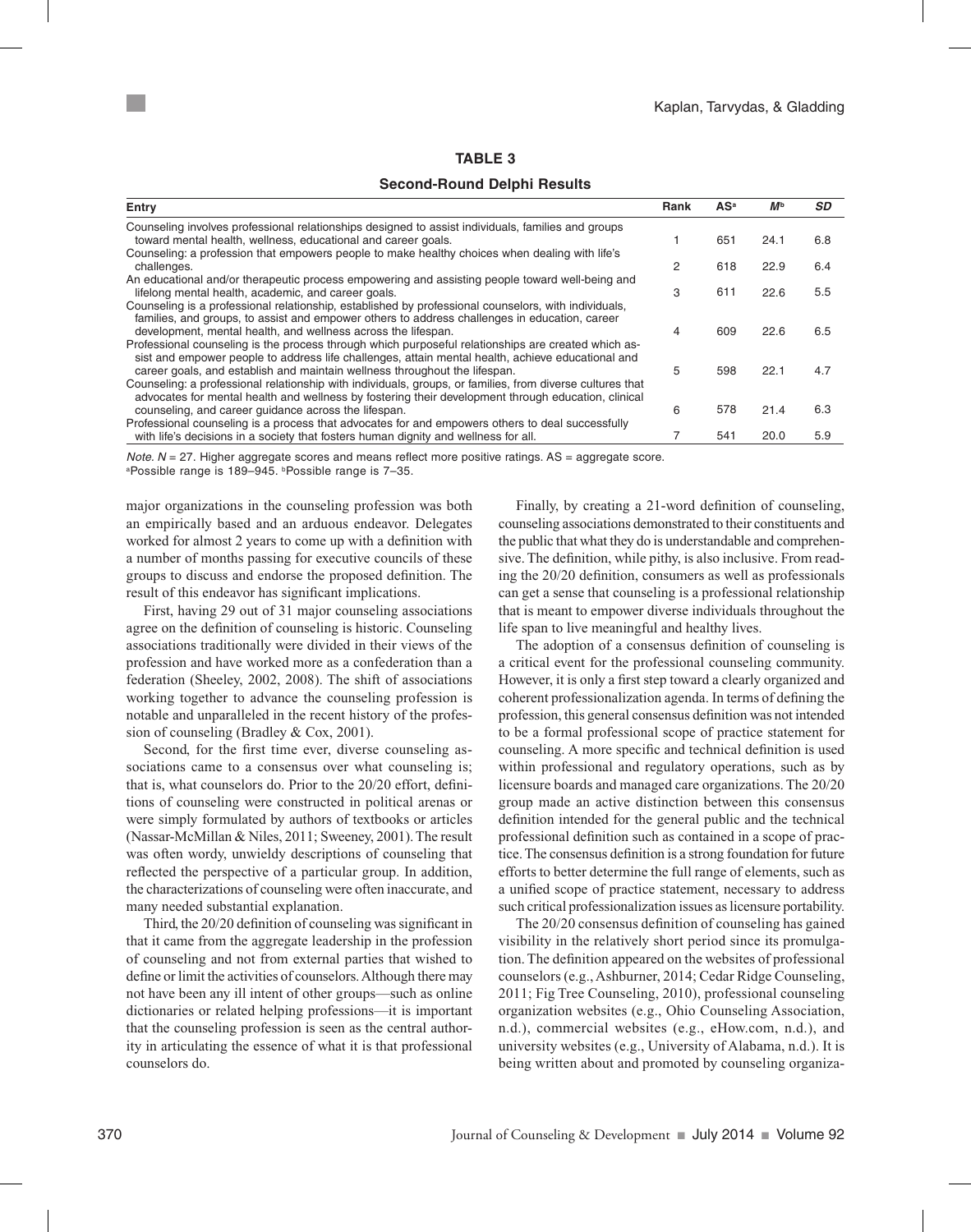tions (e.g., Francis, 2011), used in state legislative advocacy efforts (H. Tustison, president of the Idaho Counseling Association, personal communication, June 26, 2012), and included in state licensing board public presentations (A. Thomas, executive director of the Arkansas Board of Examiners in Counseling, personal communication, February 2, 2012). Additionally, the 20/20 consensus definition of counseling is now appearing as a standard in counseling textbooks (e.g., Erford, 2013; Gladding, 2013).

There is evidence that the definition is being accepted by the counseling profession. A survey of 1,334 counselor educators published in the *Journal of Counseling & Development*  found strong support for the 20/20 consensus definition of counseling (Reiner, Dobmeier, & Hernández, 2013). Reiner et al. (2013) concluded, "the consensus definition of counseling carr[ies] a strong message urging unified accountability of everyone in the profession to achieve recognition of professional counseling" (p. 175).

## **Summary**

One of the initial projects of 20/20: A Vision for the Future of Counseling was to craft a succinct yet comprehensive definition of counseling. The rationale behind this effort was based on the fact that if professional counselors, in a nonpolitical atmosphere, did not come to a consensus on what counseling was, then others outside the profession would define counseling, most likely in limiting terms and to the detriment of counselors. In addition, counselors needed to unite in legislative and consumer initiatives and attract bright and caring individuals into the field.

Over a 2-year span, the delegates from the most representative 30 counseling associations in the United States worked together to formulate a 21-word definition of counseling that 28 (and later 29) of the associations accepted. The effort was unprecedented and moved the profession of counseling forward.

## **References**

- Adler, M., & Ziglio, E. (Eds.). (1996). *Gazing into the oracle: The Delphi method and its application to social policy and public health.* London, England: Jessica Kingsley.
- Ashburner, D. (2014). *What is counseling?* Retrieved from https:// www.davidashburner.com/FAQs.html#What\_is\_Counseling?
- Boberg, A. L., & Morris-Khoo, S. A. (1992). The Delphi method: A review of methodology and an application in the evaluation of a higher education program. *Canadian Journal of Program Evaluation, 7,* 27–39.
- Bradley, R. W., & Cox, J. A. (2001). Counseling: Evolution of the profession. In D. C. Locke, J. E. Myers, & E. L. Herr (Eds.), *The handbook of counseling* (pp. 27–42). Thousand Oaks, CA: Sage.
- Cedar Ridge Counseling. (2011). *What is professional counselling?* Retrieved from http://www.cedarridgecounselling.ca/ counselling.htm
- eHow.com. (n.d.). *Requirements to become a licensed counselor.* Retrieved from http://www.ehow.com/info\_7840149\_requirementsbecome-licensed-counselor.html
- Erford, B. T. (2013). *Orientation to the counseling profession: Advocacy, ethics, and essential professional foundations* (2nd ed.). Boston, MA: Pearson.
- Fig Tree Counseling. (2010, June 2). *Defining our profession.* Retrieved from http://figtreecounseling.com/2010/06/02/defniningour-profession/
- Francis, P. (2011, March). Defining counseling for the college setting. *Counseling Today,* 62.
- Gladding, S. T. (2013). *Counseling: A comprehensive profession* (7th ed.). Boston, MA: Pearson.
- Kaplan, D. M. (2010, March 19). *Delegate meeting minutes*—*20/20: A Vision for the Future of Counseling*. Alexandria, VA: American Counseling Association.
- Kaplan, D. M., & Gladding, S. T. (2011). A vision for the future of counseling: The 20/20 *Principles for unifying and strengthening the profession*. *Journal of Counseling & Development*, *89*, 367–372.
- Kennedy, A. (2008, November). Next steps taken in shaping profession's future. *Counseling Today,* 40–44.
- Linstone, H. A., & Turoff, M. (Eds.). (1975). *The Delphi method: Techniques and applications.* Reading, MA: Addison-Wesley.
- Ludwing, B. (1997, October). Predicting the future: Have you considered using the Delphi methodology? *Journal of Extension, 35*(5). Retrieved from http://www.joe.org/ joe/1997october/tt2.html
- Nassar-McMillan, S. C., & Niles, S. G. (2011). *Developing your identity as a professional counselor.* Belmont, CA: Brooks/Cole.
- Ohio Counseling Association. (n.d.). *Welcome to the OCA website.* Retrieved from http://www.ohiocounseling.org
- Reiner, S. M., Dobmeier, R. A., & Hernández, T. J. (2013). Perceived impact of professional counselor identity: An exploratory study. *Journal of Counseling & Development, 91,* 174–183.
- Sackman, H. (1975). *Delphi critique.* Lexington, MA: Lexington Books.
- Schweiger, W. K., Henderson, D. A., McCaskill, K., Clawson, T. W., & Collins, D. R. (2012). *Counselor preparation: Programs, faculty, trends* (13th ed.). New York, NY: Routledge.
- Sheeley, V. (2002). American Counseling Association: The 50th year celebration of excellence. *Journal of Counseling & Development, 80,* 387–393. doi:10.1002/j.1556-6678.2002.tb00204.x
- Sheeley, V. (2008). Gone but not forgotten: Council leaders 1934– 1952. *Journal of Counseling & Development, 86,* 211–218.
- Stone Fish, L., & Busby, D. M. (1996). The Delphi method. In D. M. Sprenkle & S. M. Moon (Eds.), *Research methods in family therapy* (pp. 469–482). New York, NY: Guilford Press.